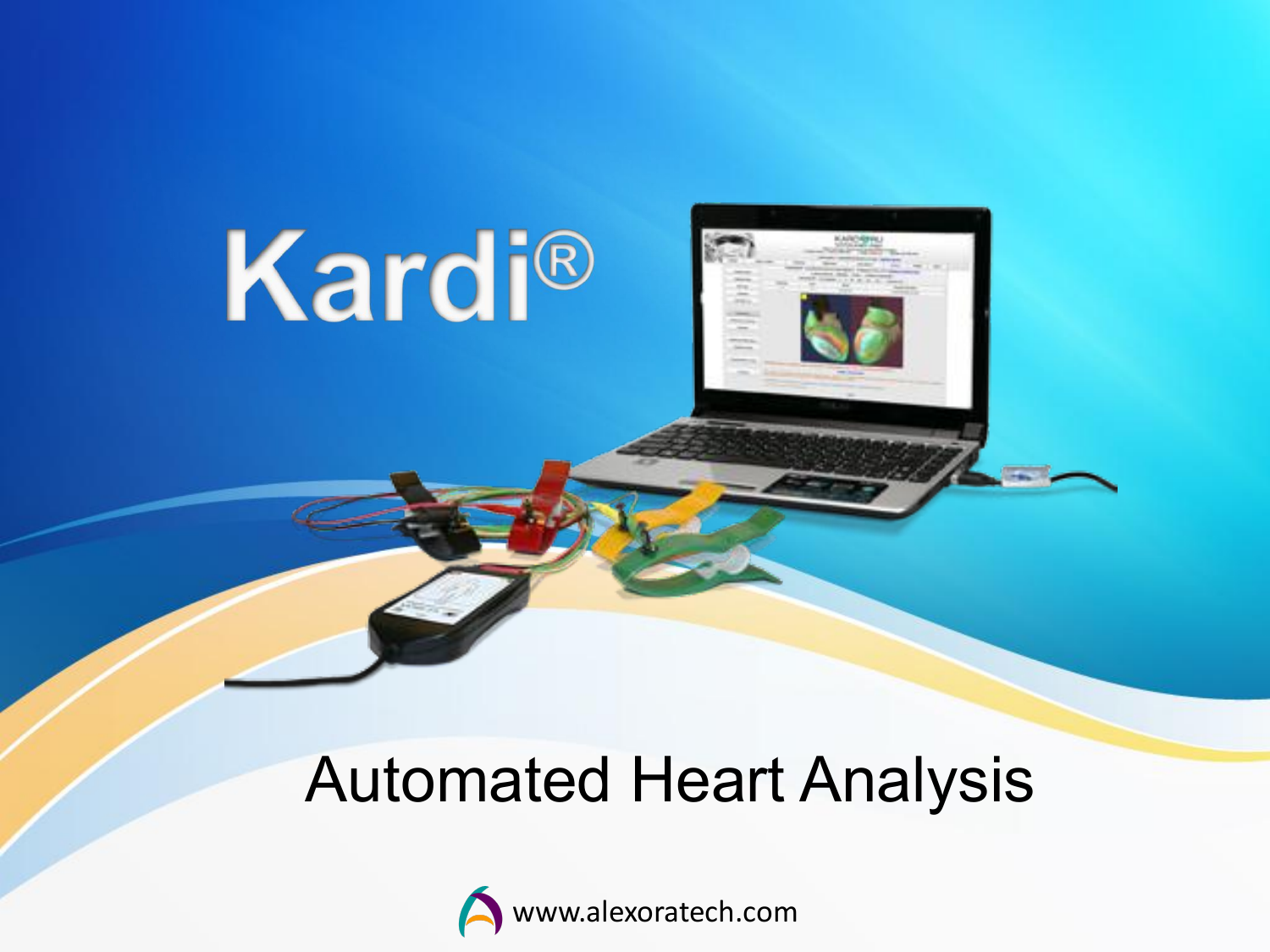



# Yes, 5 minutes or less!



www.alexoratech.com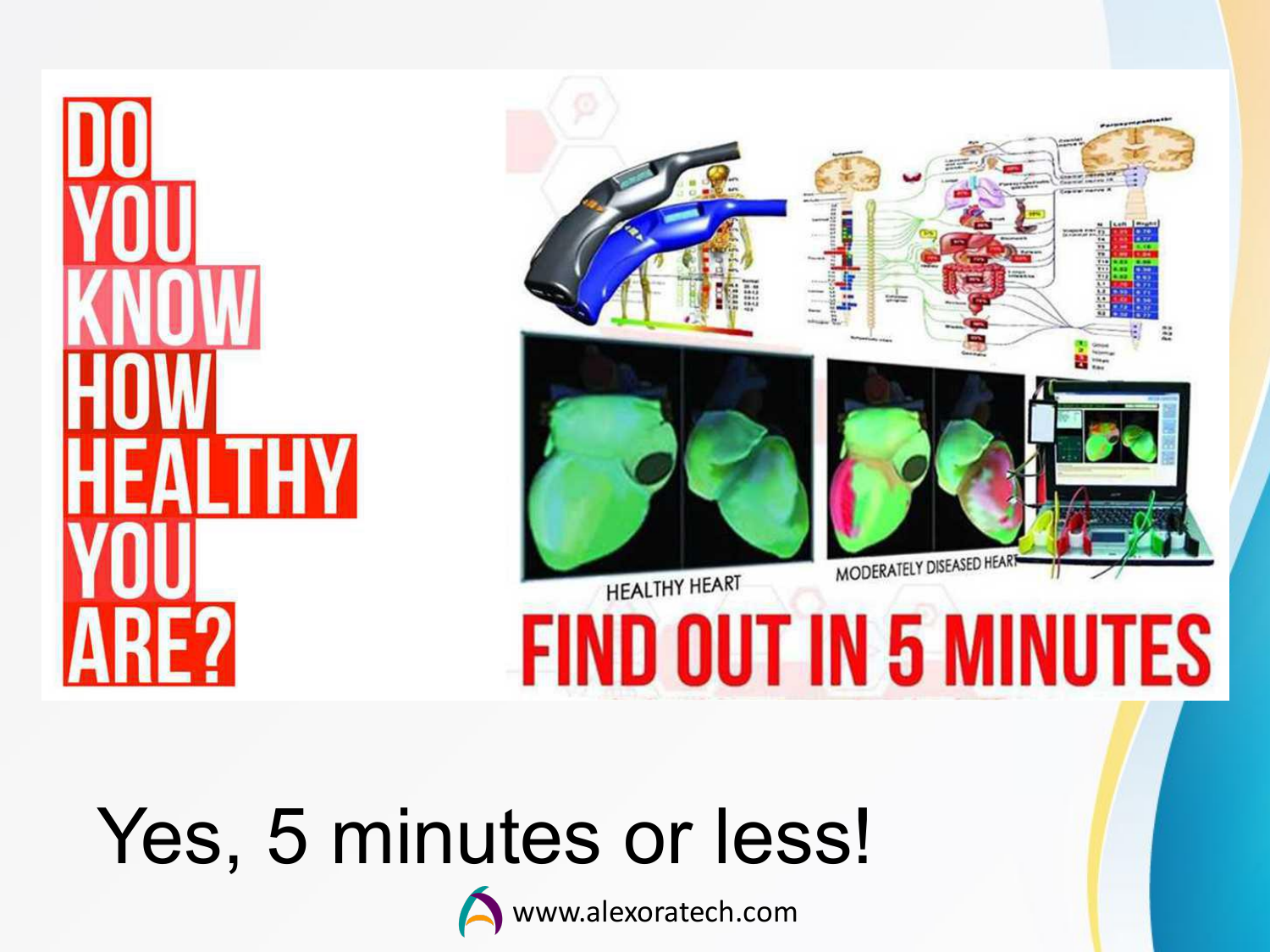## **The Kardi<sup>®</sup> System**

• Kardi<sup>®</sup> is a revolutionizing non-invasive diagnostic tool used for testing ischaemic heart disease

• It's technology generates high quality 3D visuals projected from traditional ECG plus Dispersion Mapping.

• The actual test only lasts 30 seconds.

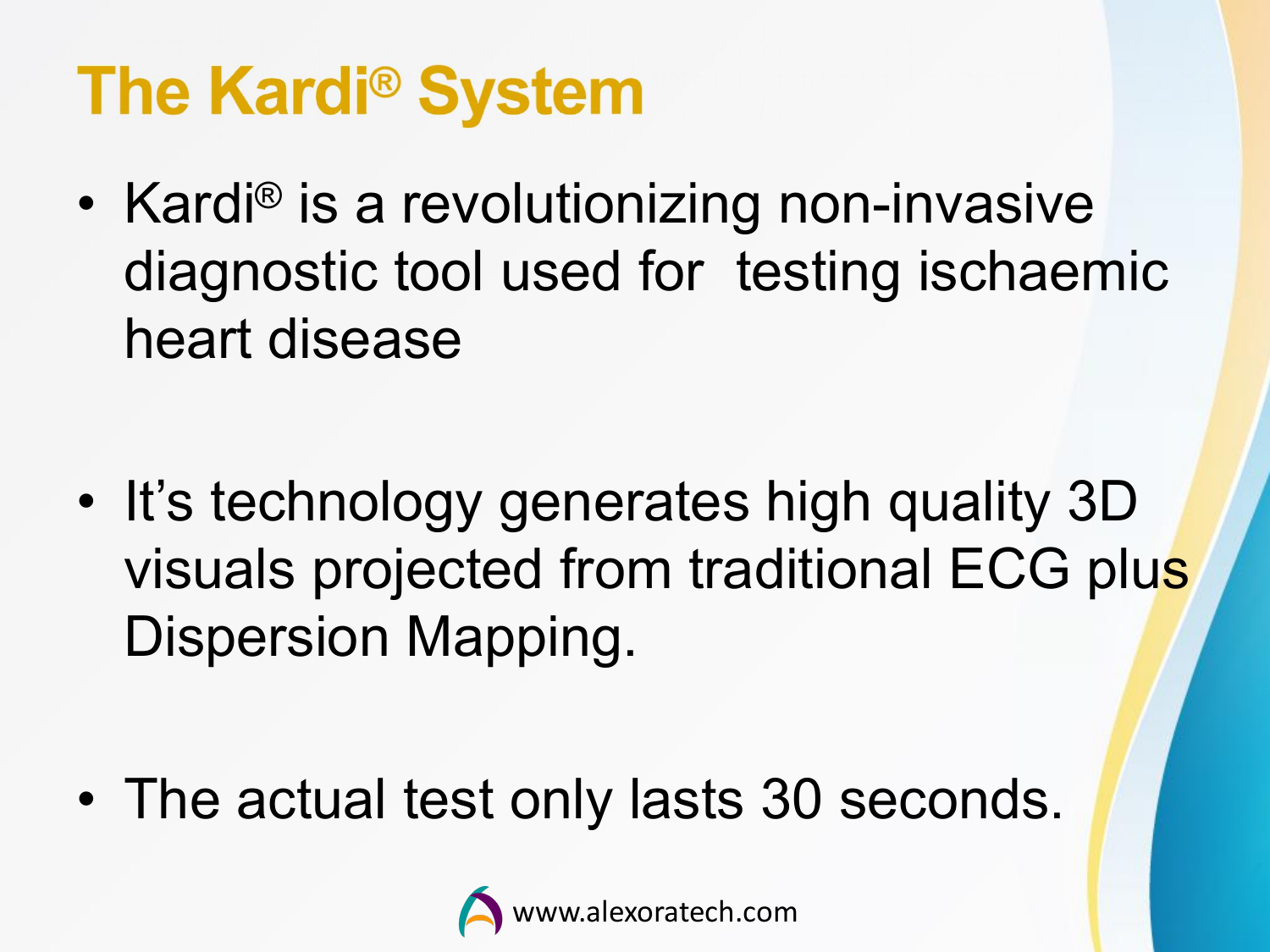## **How does it work?**

• By analyzing low amplitude oscillations of conventional ECG signals, we can generate a stable signal of ECG micro fluctuations, by reflecting not just T-wave alternans (noise and artifact) but those of the QRS and R-wave complex as well



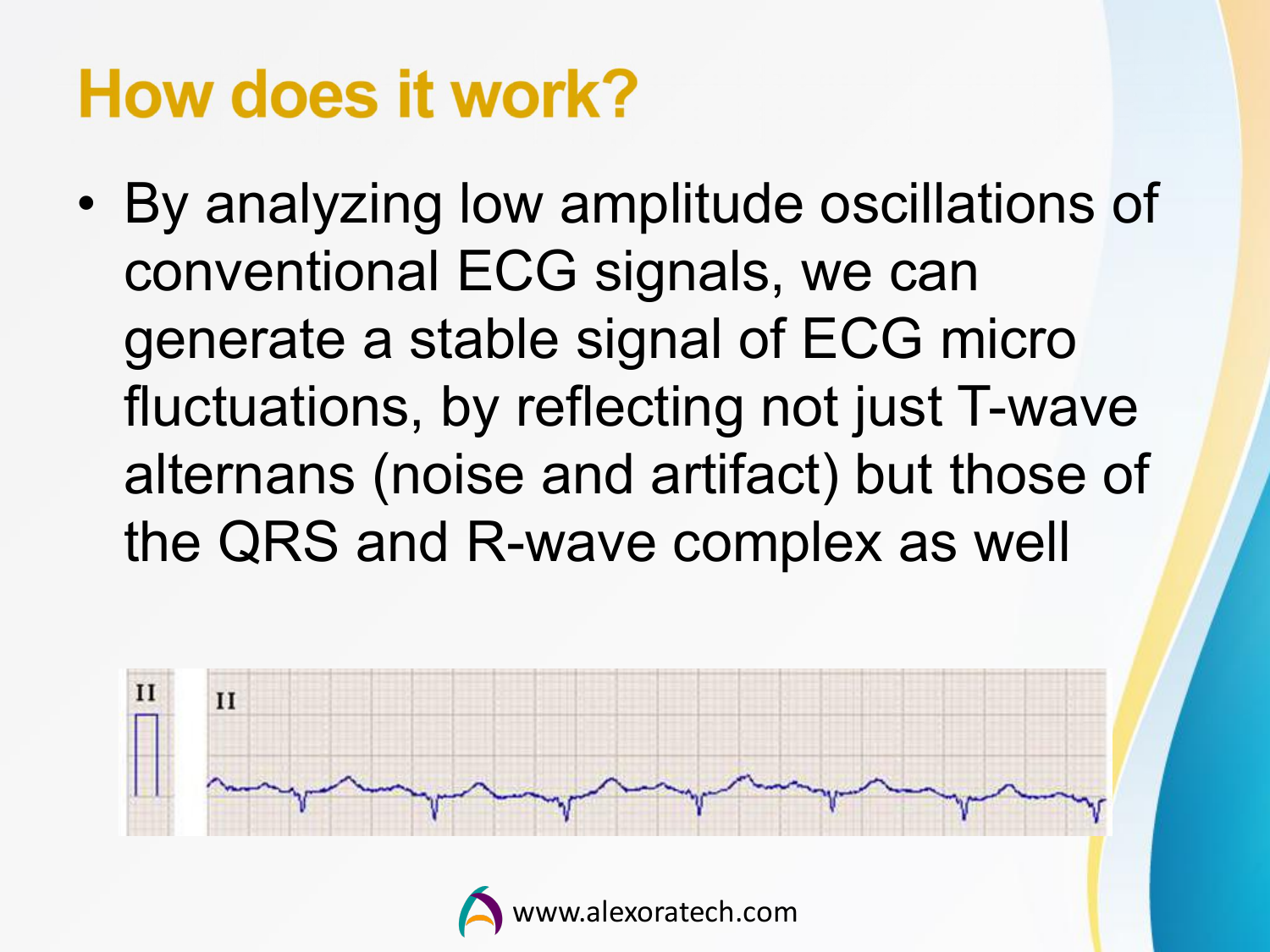• The 3-dimensional image projected by the system allows for physicians to observe the condition of the heart muscle and the intensity of ischemic heart disease.



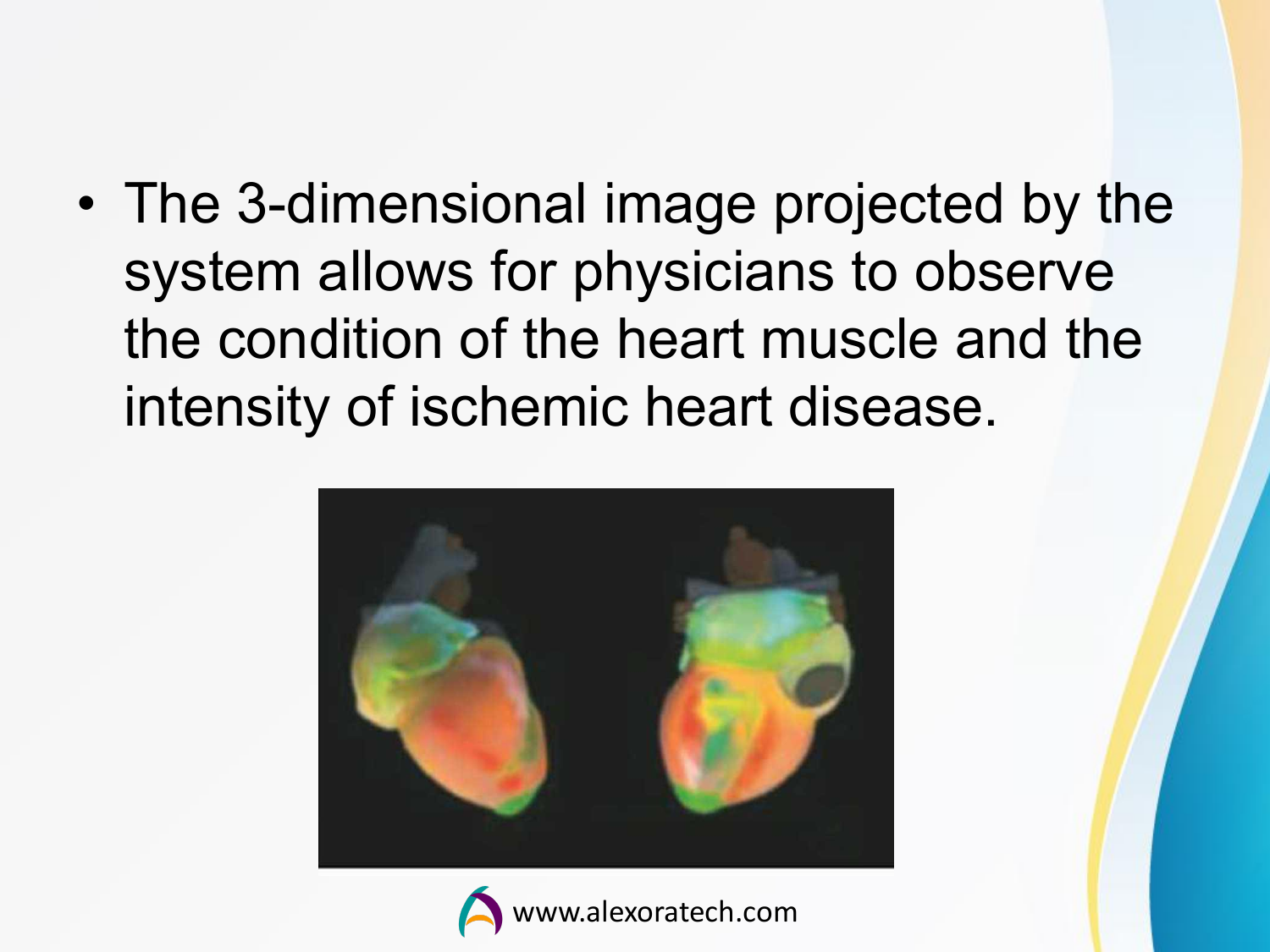#### **The Composition**

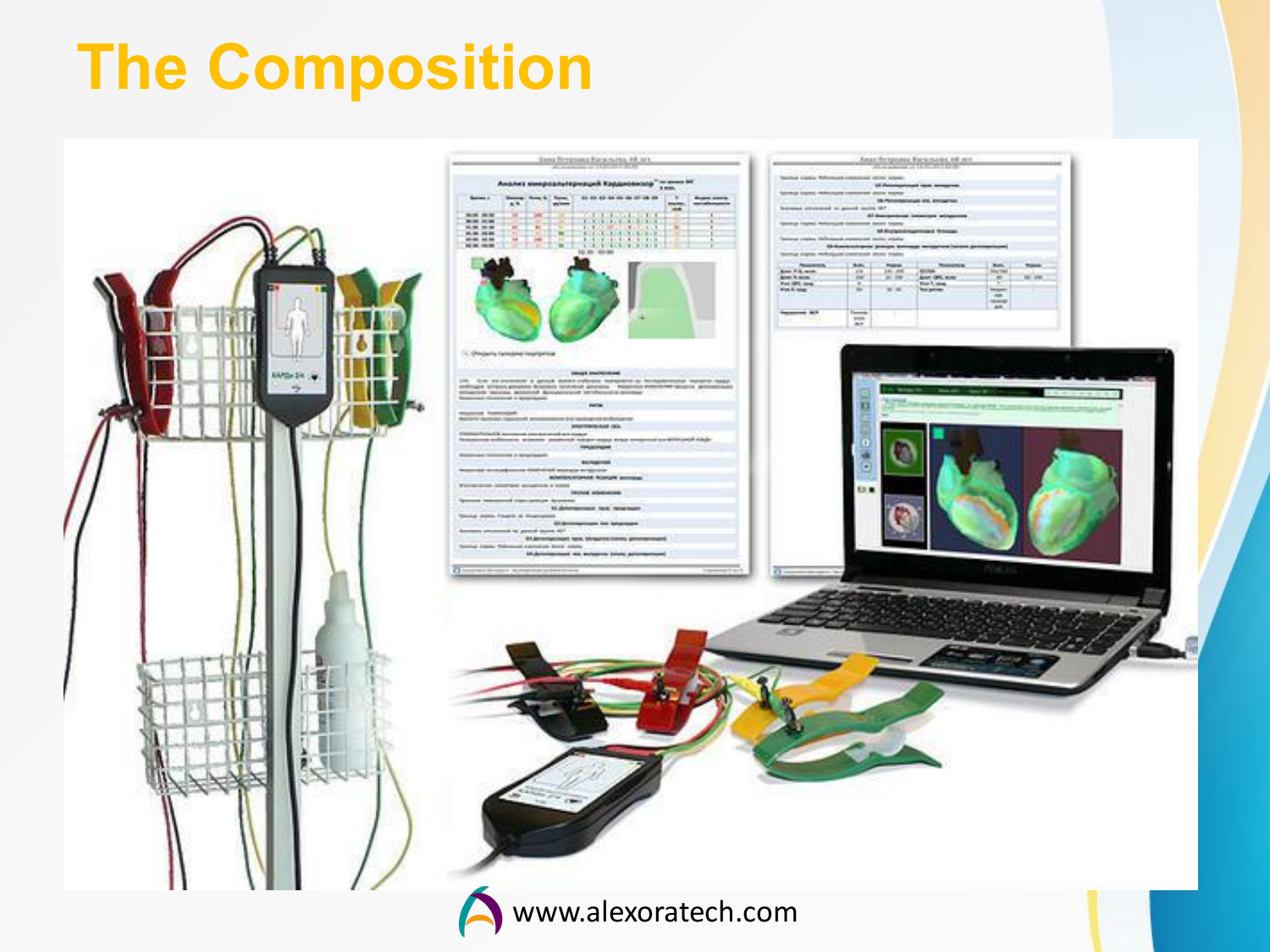## **General Method of Operation**

- Four electrodes are applied in accordance to standard ECG arrangement of ECG limb leads
- ECG data acquisitioned in 30 seconds



• An image of the heart is formed on screen together with quantitative and qualitative analysis of cardiac electrical activity.

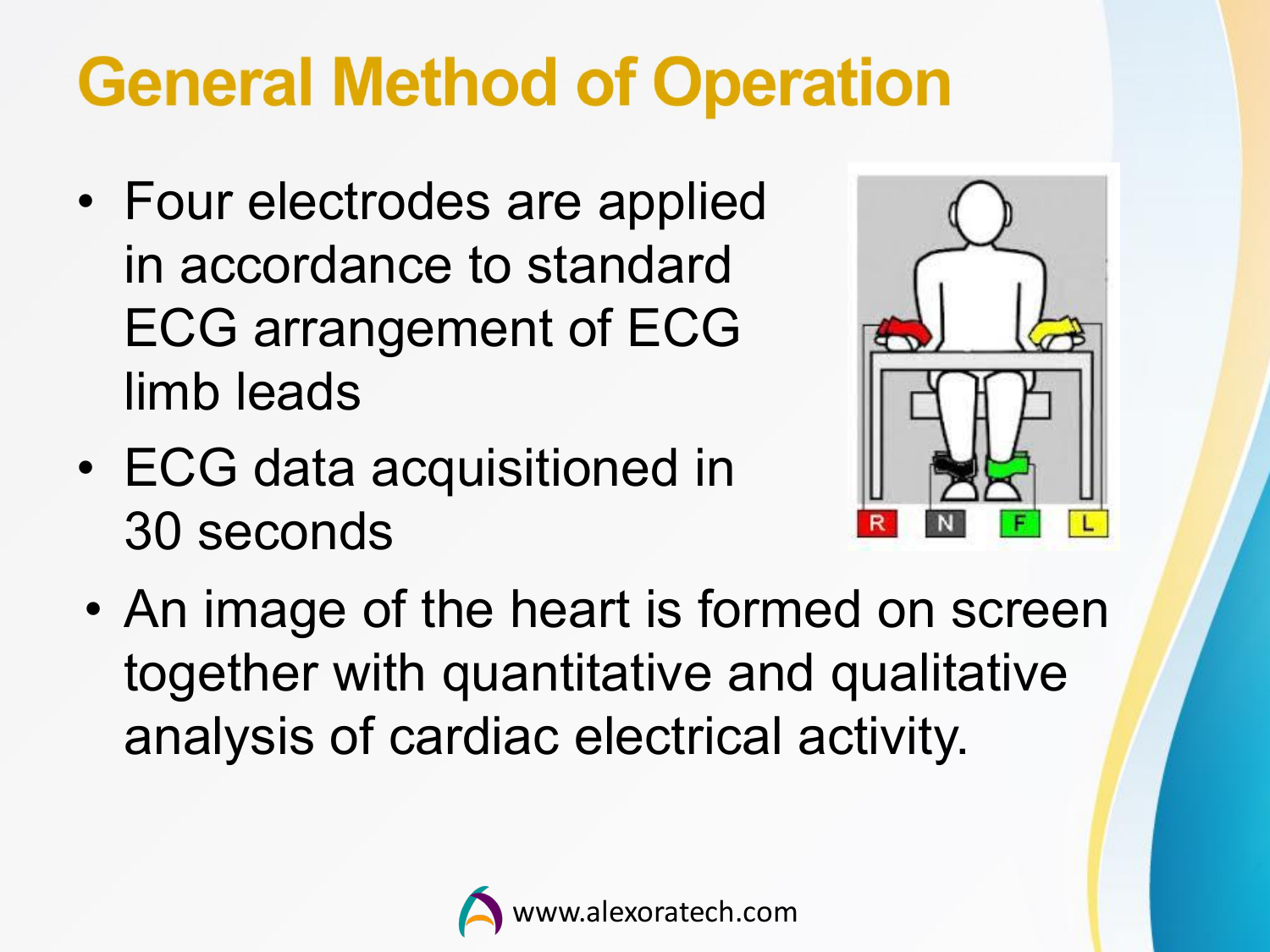#### **Results**

- Kardi® results are shown in the form of a numeric dispersive characteristics range and a disperson mapping
- The dispersive mapping is a colour-coded image of the heart in which green represented healthy and red represented pathological changes



MODERATELY DISEASED HEART

ERELY DISEASED HI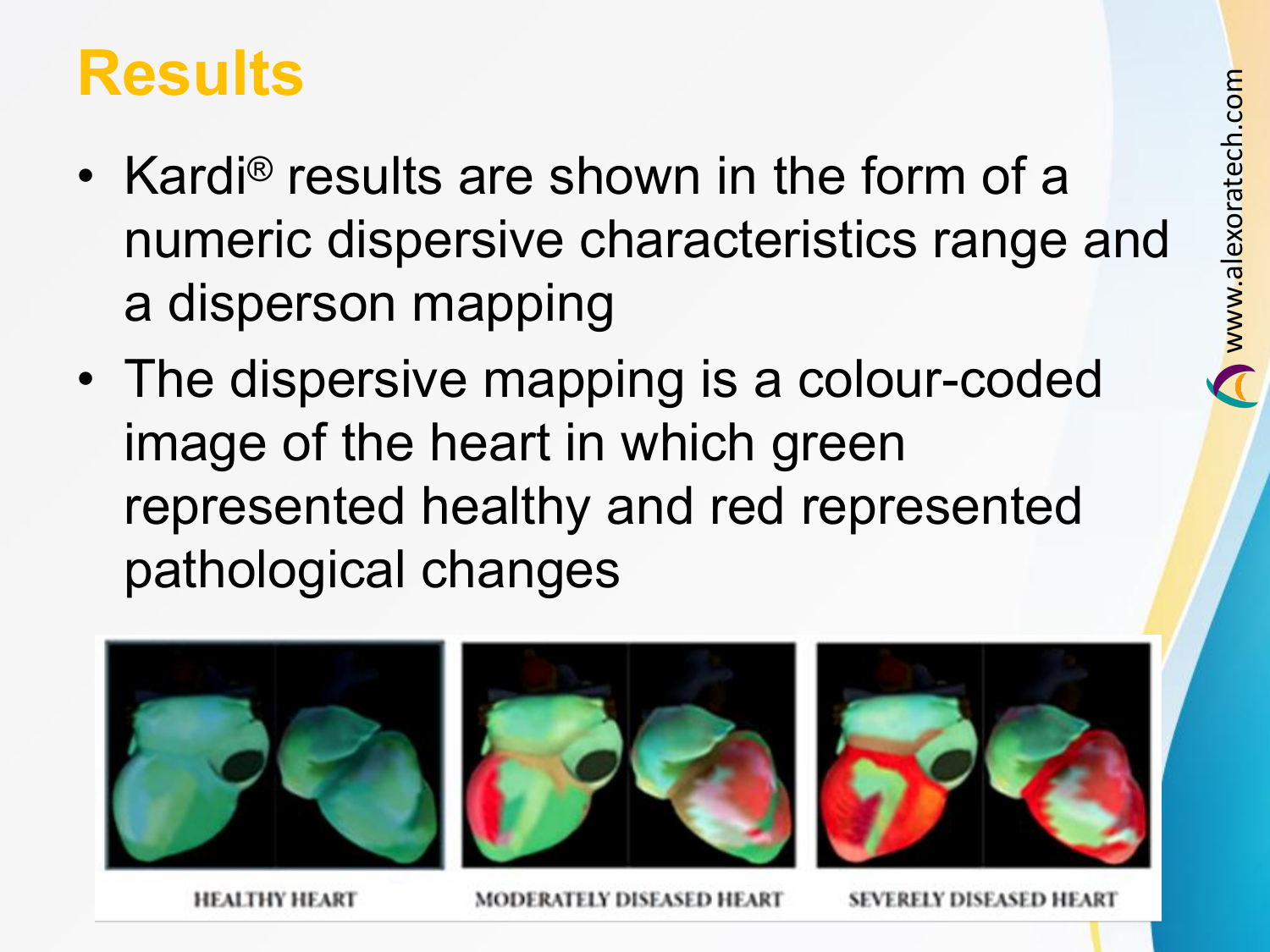#### **Results**

- Dispersive characteristics are expressed by 9 analyzed groups of deviations.
- In these groups, the characteristics were analyzed reflecting electrophysiological abnormalities in the:
	- **depolarization** (generation of an electrical impulse that causes an action potential or a short lasting contraction of the heart muscles) and;
	- **repolarization** (heart muscle returns to its original state) of the myocardium.



w.alexoratech.com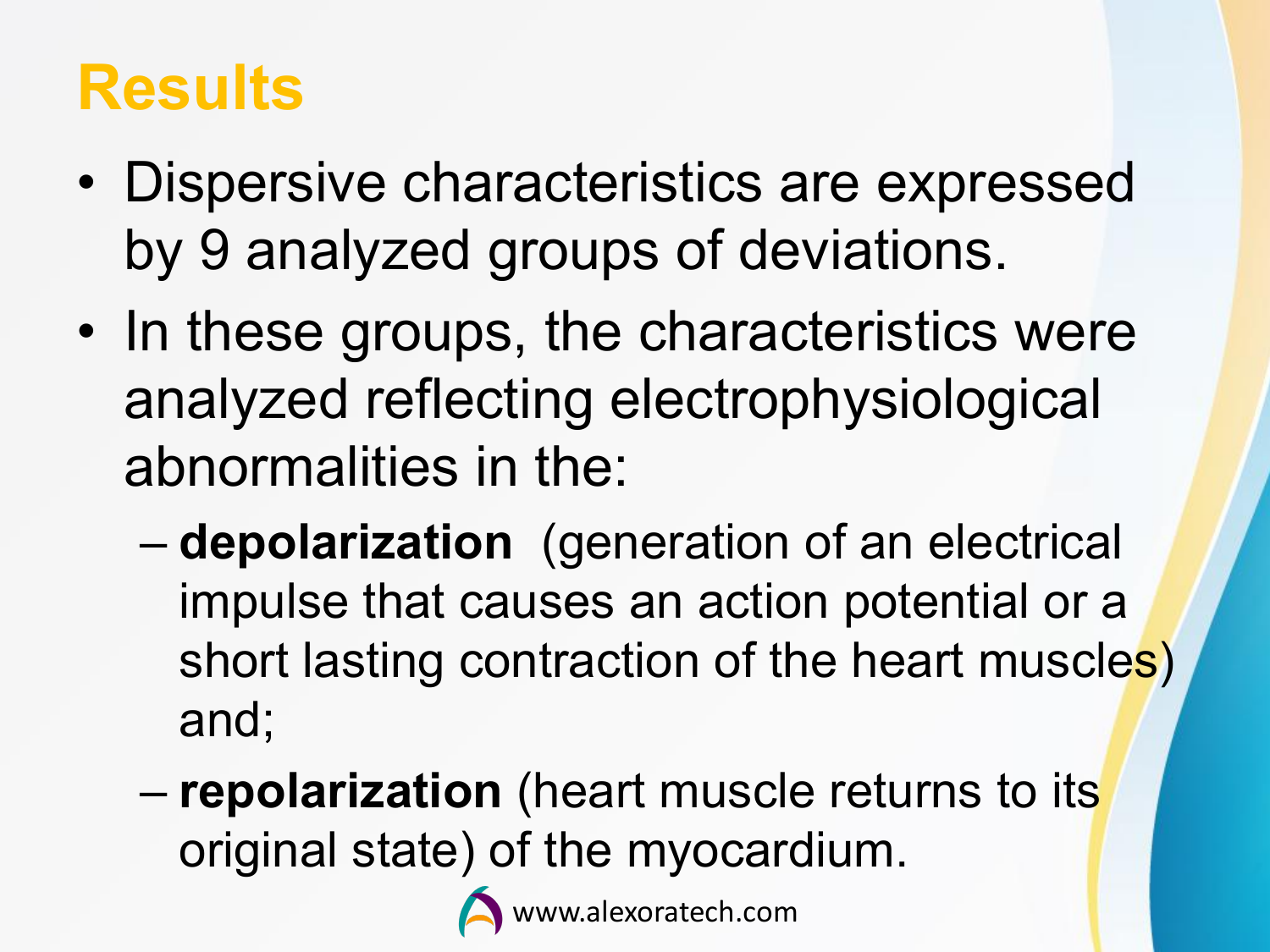### **Dispersive Indices** (as seen online)

| Detailing code 0-L-S-0-1-S-S-0-S                      |                                                                                                                                                                                                             |  |  |  |
|-------------------------------------------------------|-------------------------------------------------------------------------------------------------------------------------------------------------------------------------------------------------------------|--|--|--|
| <b>G1-Depolarization of right</b><br>atrium           | NO significant deviations in this group.                                                                                                                                                                    |  |  |  |
| <b>G2-Depolarization of left atrium</b>               | Norm border. You should observe the tendencies.                                                                                                                                                             |  |  |  |
| <b>G3-Depolarization of right</b><br>ventricle        | Norm border. Small changes near the norm border.                                                                                                                                                            |  |  |  |
| <b>G4-Depolarization of left</b><br>ventricle         | NO significant deviations in this group.                                                                                                                                                                    |  |  |  |
| G5-Repolarization of right<br>ventricle               | Individual features of myocardium. The most similar deviation will<br>be the following:<br>Pronounced repolarization changes. If changes in G3-G4 are<br>simultaneously observed, it is myocardium hypoxia. |  |  |  |
| <b>G6-Repolarization of left</b><br>ventricle         | Norm border. Small changes near the norm border.                                                                                                                                                            |  |  |  |
| <b>G7-Electrical symmetry of</b><br>ventricles        | Norm border. Small changes near the norm border.                                                                                                                                                            |  |  |  |
| <b>G8-Intraventricular blocking</b>                   | NO significant deviations in this group.                                                                                                                                                                    |  |  |  |
| G9-Compensatory reaction of<br>ventricular myocardium | Norm border. Small changes near the norm border.                                                                                                                                                            |  |  |  |
|                                                       | www.alexoratech.com                                                                                                                                                                                         |  |  |  |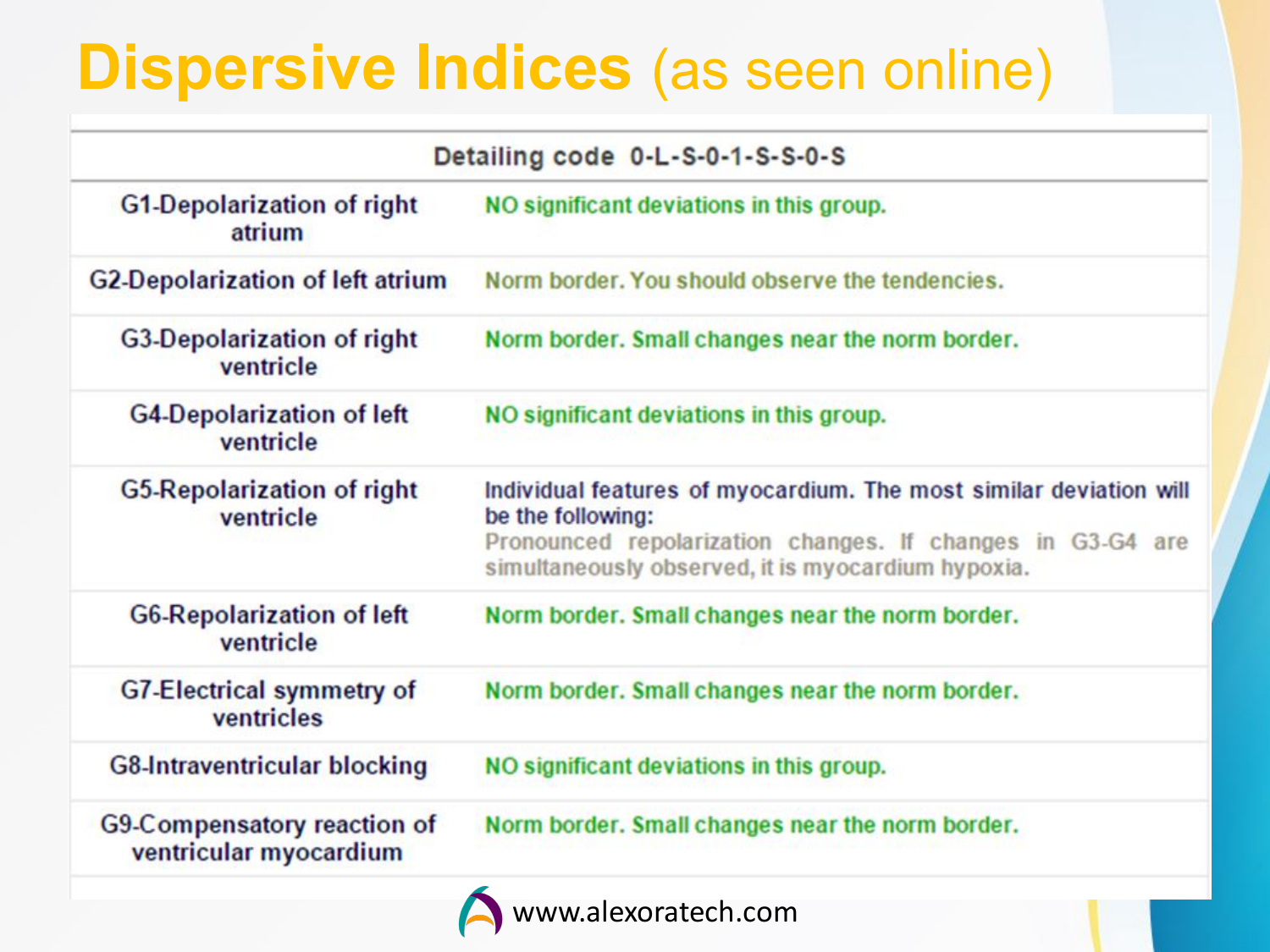### **Dispersive Indices** (as printed/e-mailed)

| Dispersion index bound                                                                     |                      |                  |                  |                          |  |  |
|--------------------------------------------------------------------------------------------|----------------------|------------------|------------------|--------------------------|--|--|
| <b>Dispersion index</b>                                                                    | <b>Current value</b> | Norm             | <b>Deviation</b> | <b>Evident deviation</b> |  |  |
| Heart Stress Index, %                                                                      | 15                   | <15              | $15 - 20$        | > 20                     |  |  |
| Heart Rhythm Index, %                                                                      | 32                   | <50              | $50 - 79$        | > 79                     |  |  |
| T-alternation, mkV                                                                         | 15                   | $\leq 12$        | $12 - 20$        | > 20                     |  |  |
| Index of electrical instability                                                            |                      |                  | $2$ or $4$       | 3 or 5                   |  |  |
| <b>Detailing code</b>                                                                      |                      |                  |                  |                          |  |  |
| (0 - norm, S-small deviation, L-norm border/deviation, greater then 0 - evident deviation) |                      |                  |                  |                          |  |  |
| G1. Depolarization of right atrium                                                         | 0                    | $0, S, L, 1 - 5$ | $6 - 11$         | > 11                     |  |  |
| G2. Depolarization of left atrium                                                          |                      | $0, S, L, 1 - 3$ | $4 - 6$          | > 6                      |  |  |
| G3. Depolarization of right ventricle                                                      | s.                   | 0, S, L          | $1 - 6$          | > 6                      |  |  |
| G4. Depolarization of left ventricle                                                       | $\bf{0}$             | 0. S.L.          | $1 - 6$          | > 6                      |  |  |
| G5. Repolarization of right ventricle                                                      | $\overline{1}$       | 0. S.L           | 1                | >1                       |  |  |
| G6. Repolarization of left ventricle                                                       | s.                   | 0, S, L          | $1 - 6$          | > 6                      |  |  |
| G7. Electrical symmetry of ventricles                                                      | s                    | 0, S, L          | $1 - 3$          | > 3                      |  |  |
| G8. Intraventricular blocking                                                              | $\theta$             | 0, S, L          | ÷                | $\geq 0$                 |  |  |
| G9. Compensatory reaction of ventricles                                                    | S.                   | $0, S, L, 1 - 3$ | $4 - 6$          | > 6                      |  |  |

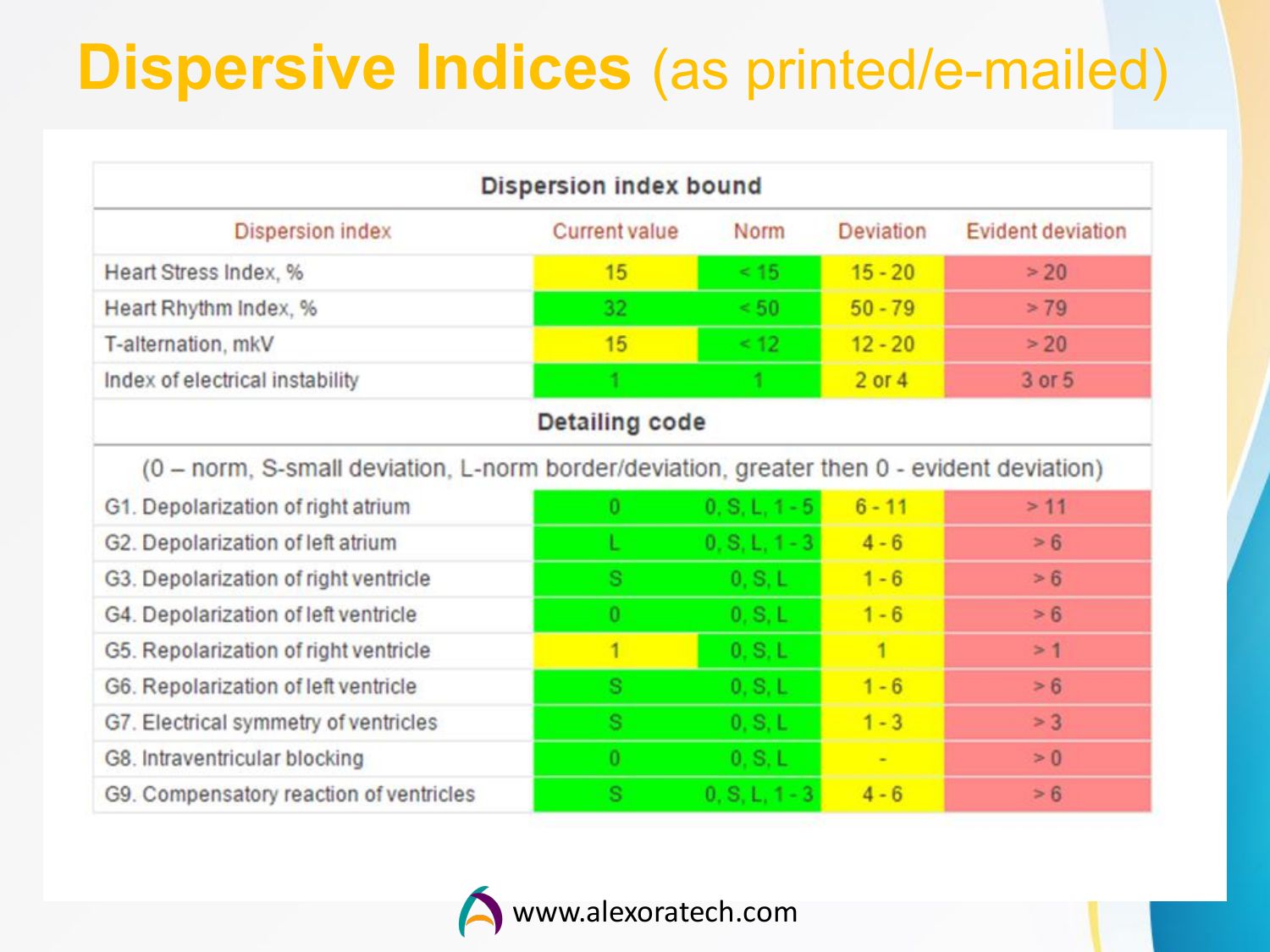### **ECG Tracing**



www.alexoratech.com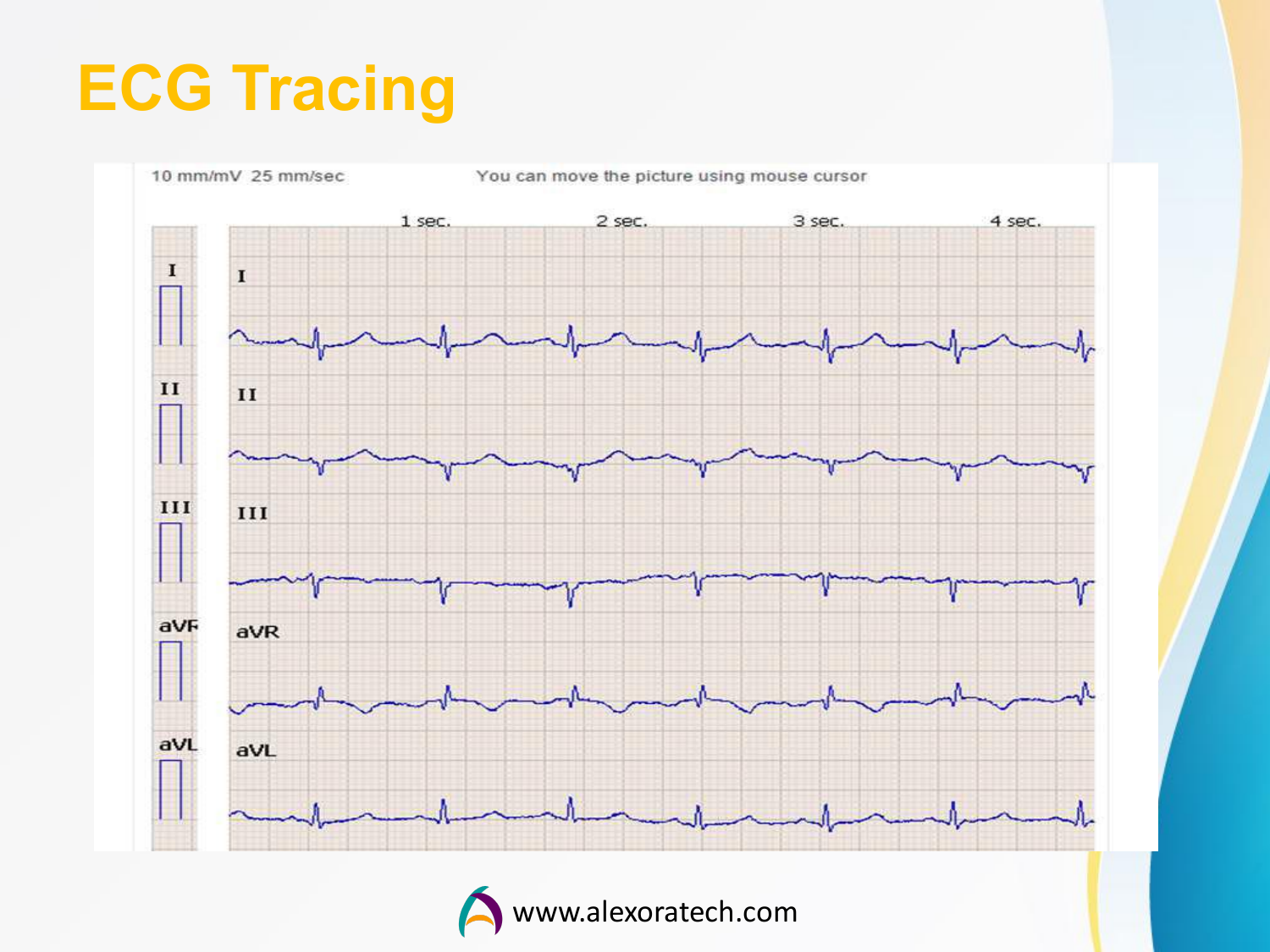• The system therefore reacts to changes that exist or operate, below the threshold of normal ECG, that violate the synchrony of ventricular electrical excitation, as well as microscopic changes in the ionic balance of myocytes (muscle cell or muscle fiber) and other changes that are due to small quantities that do not appear in the morphology of the traditional ECG signals.

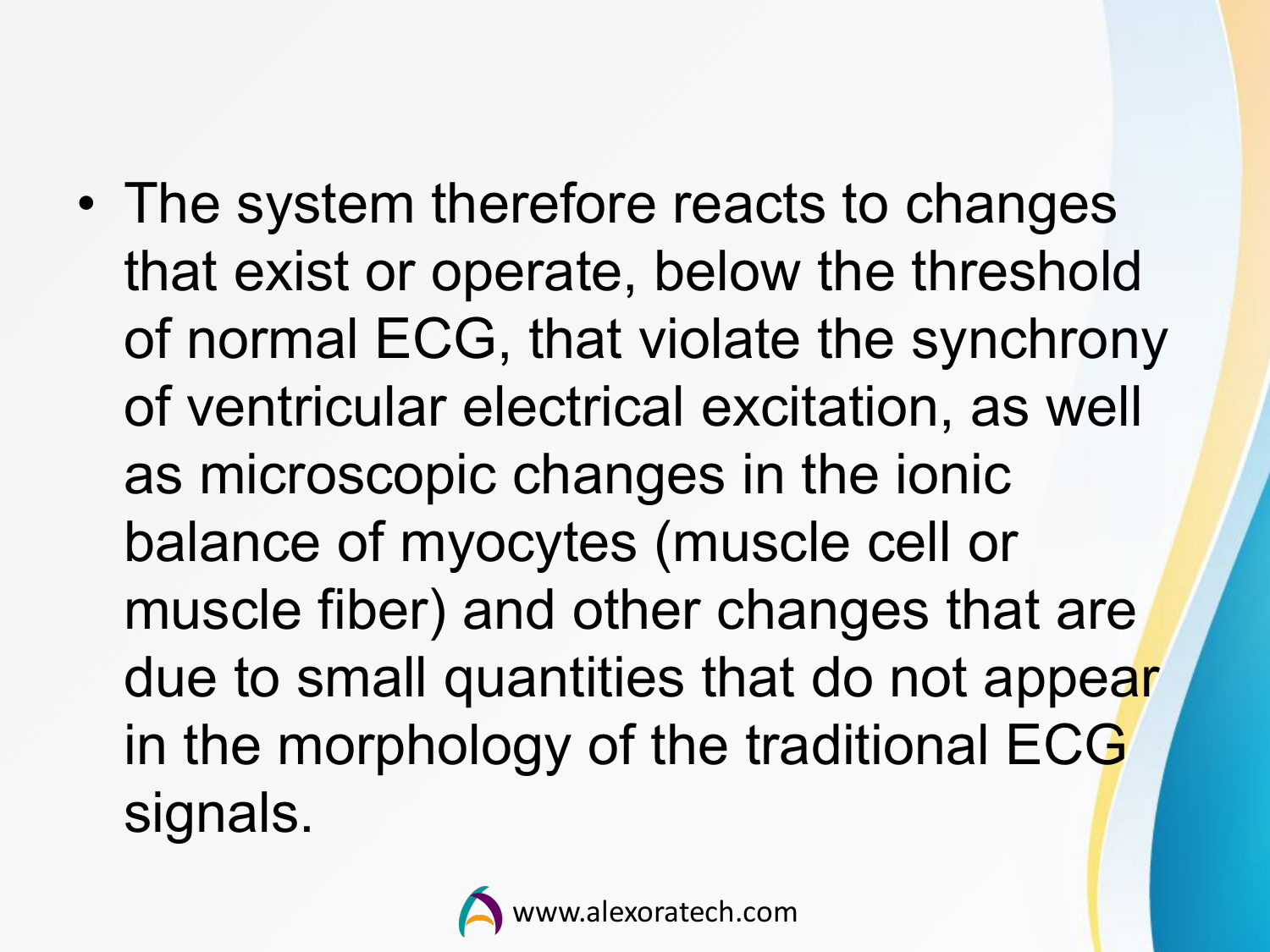# Why say "**YES**" to **Kardi®**?

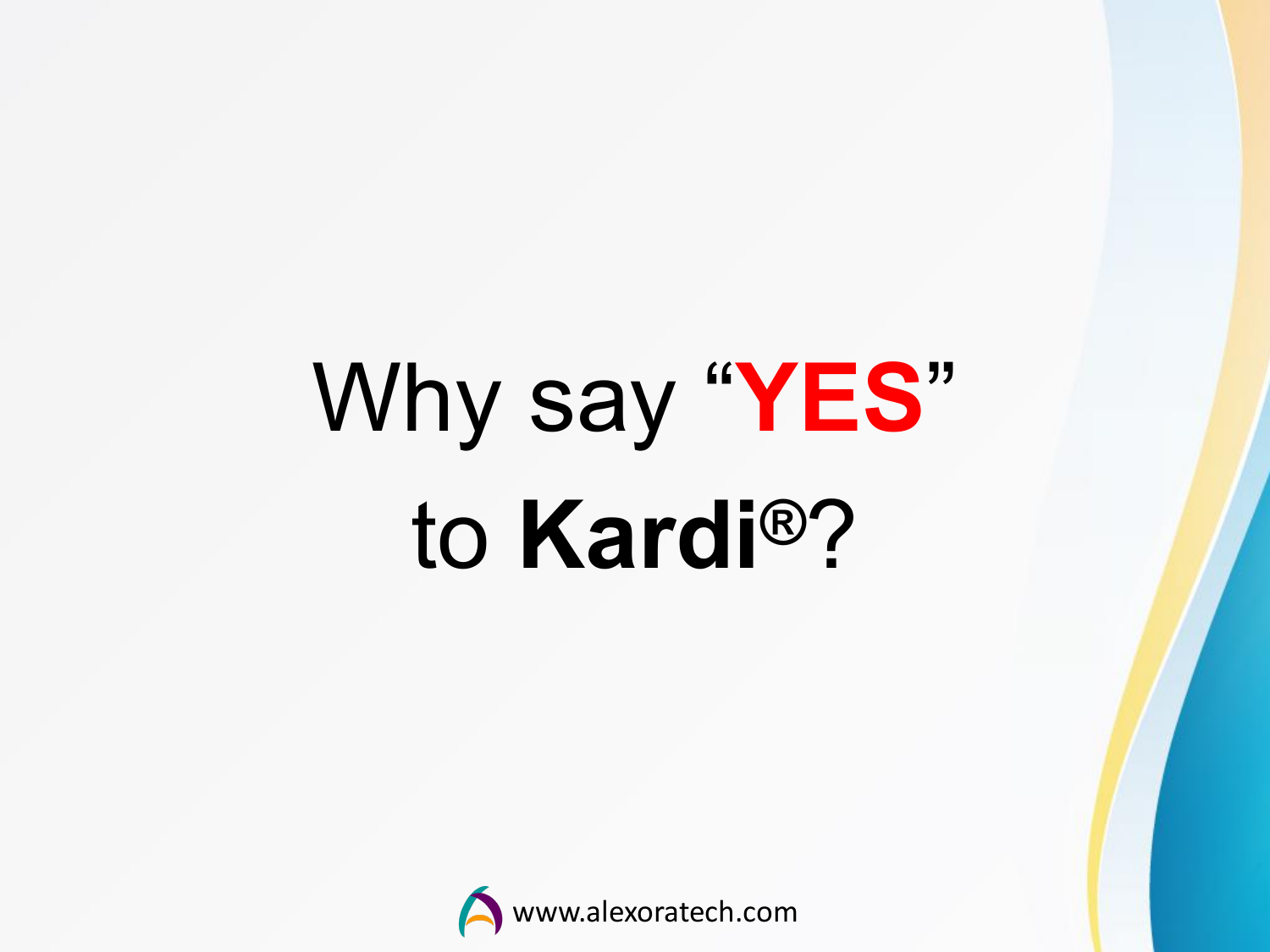• **Feature:** ECG dispersion mapping by capturing low amplitude waveforms  $\rightarrow$  3D portrait of the heart  $\rightarrow$  highlights impaired areas of the myocardium

**Benefit:** Real time assessment for ischemic heart disease  $\rightarrow$  quicker  $diadnosis \rightarrow quicker prescription of$ treatment

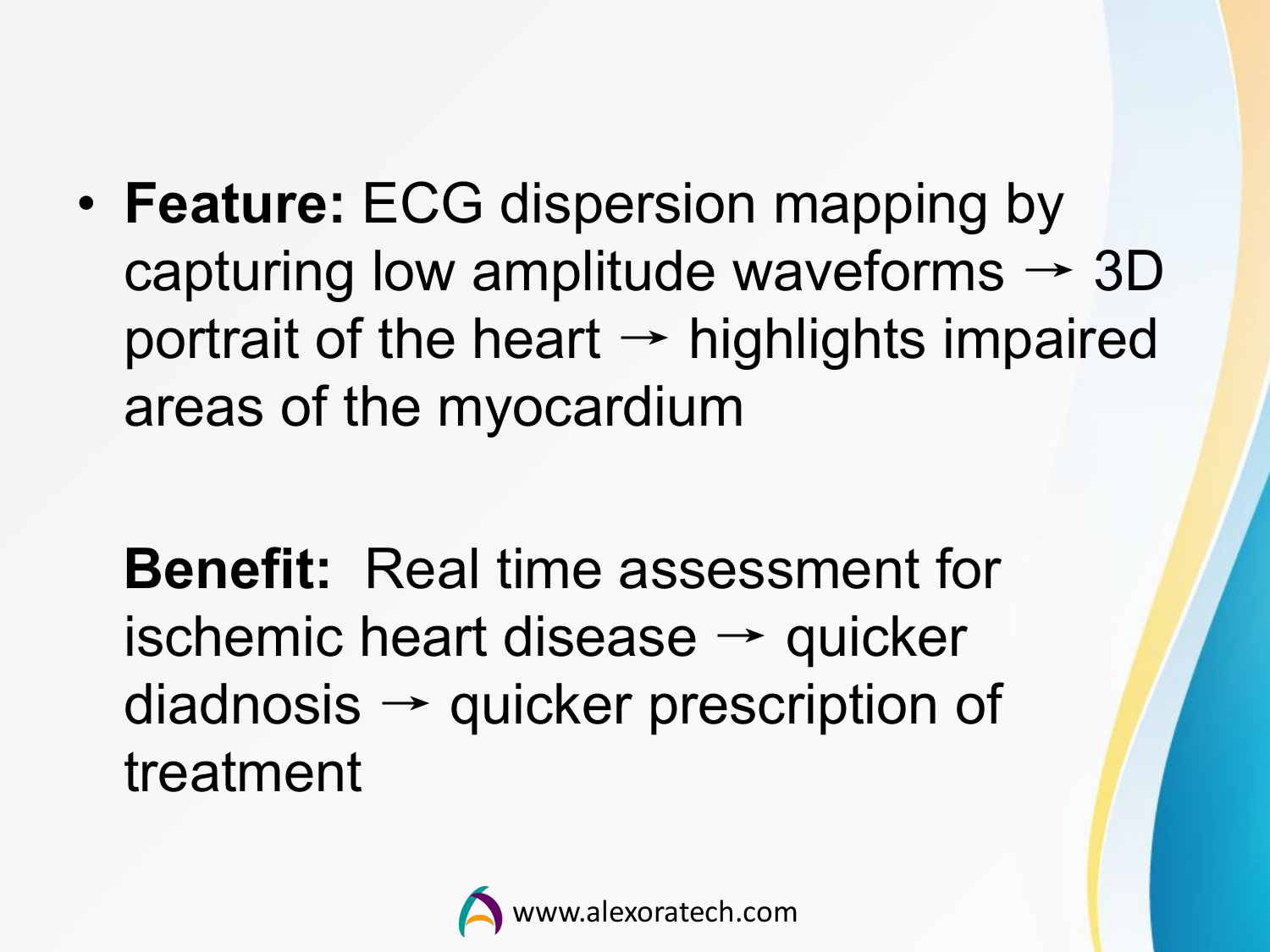• **Feature:** Uses ECG wave alternans (noise) for information

**Benefit:** Ability to use information that is regarded as "insignificant or unusable" by the traditional ECG systems, giving more information to doctors about heart health

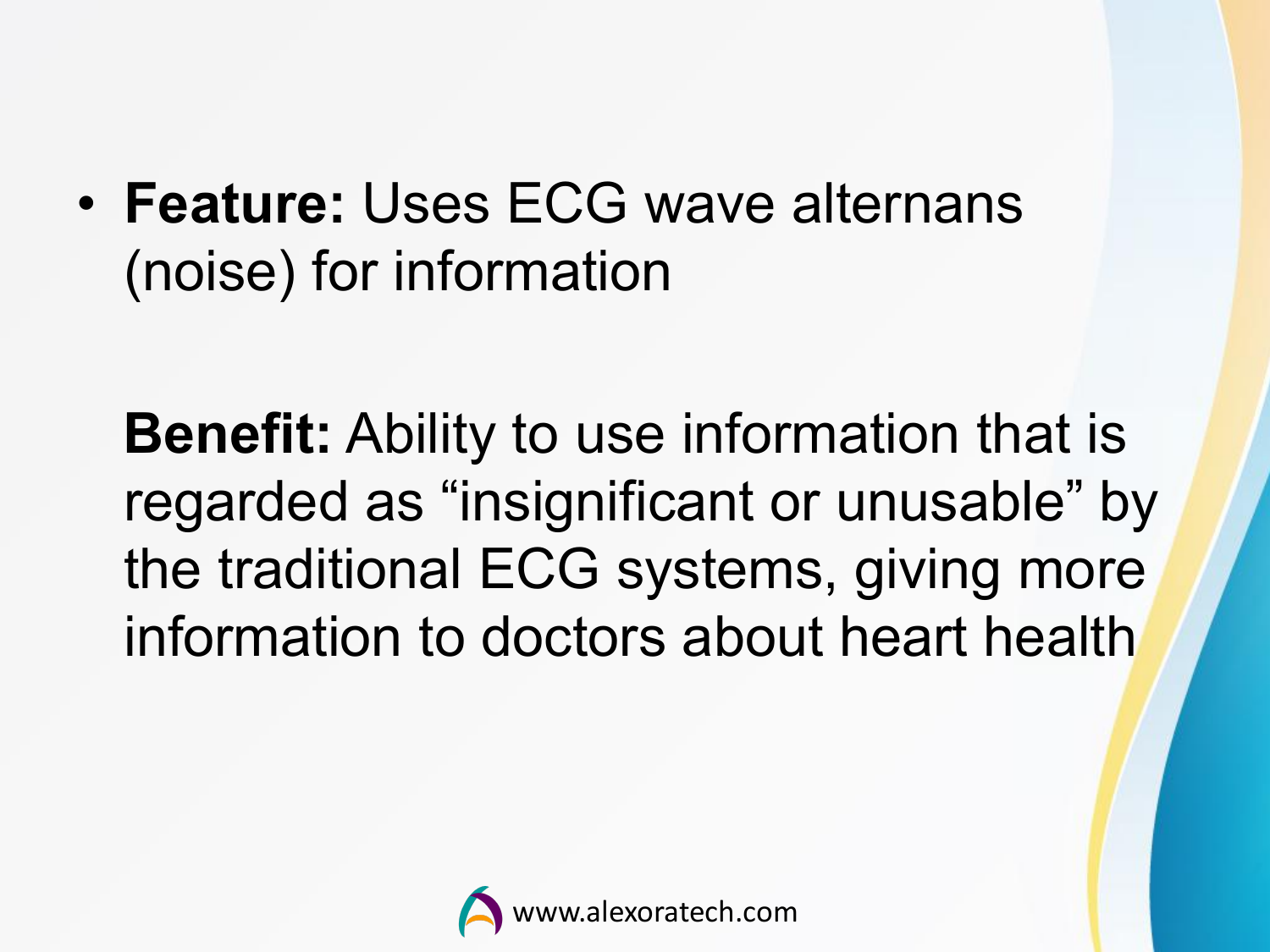• **Feature:** Uses four limb lead wires with patients sitting in an upright position and fully clothed

• **Benefit:** More comfortability during the procedure without undressing or limited to lying down

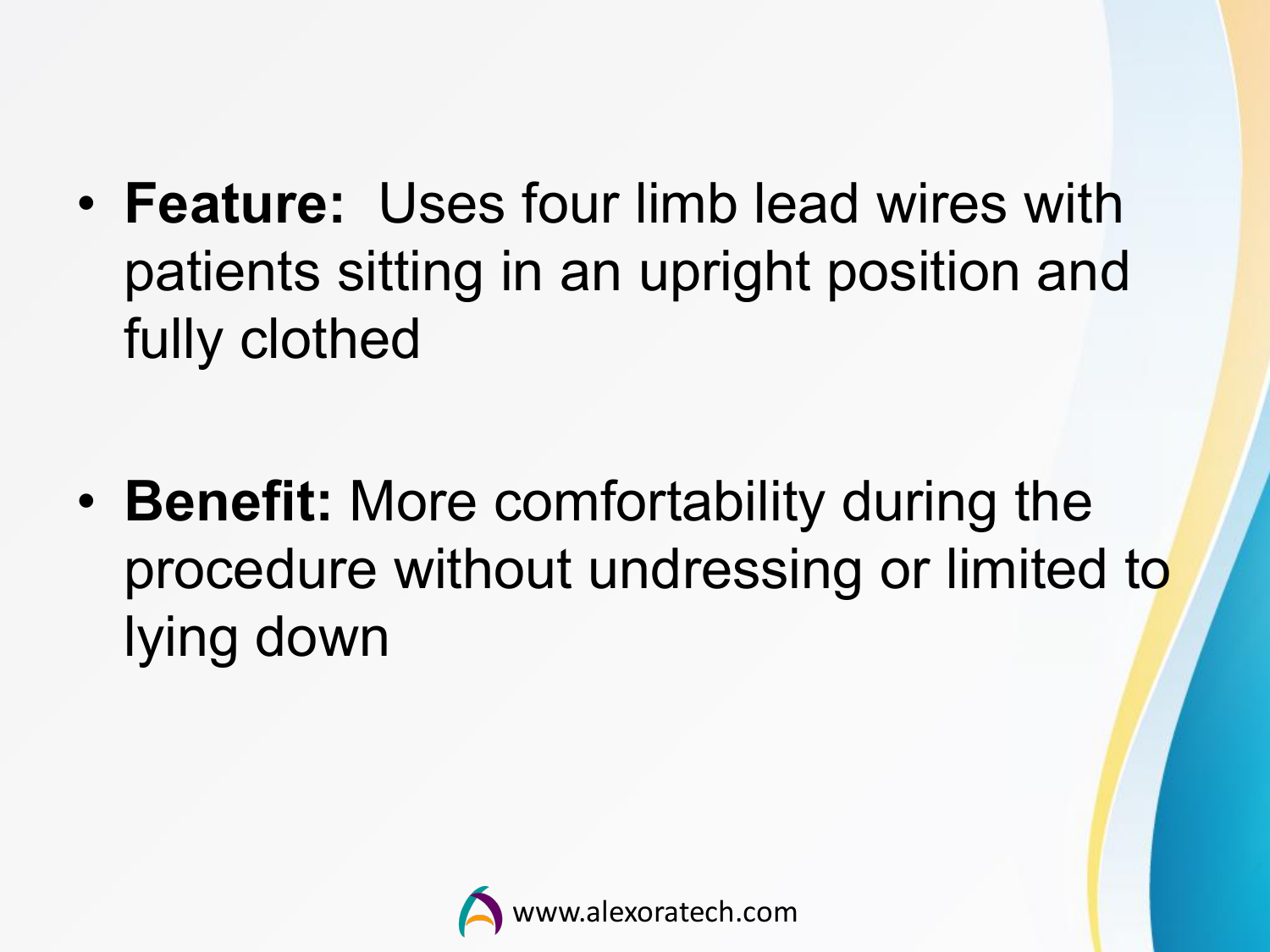• **Feature:** Specificity and sensitivity to ischemic heart disease increased by 80%

• **Benefit:** Detection of extremely small deviations during cardiac cycles which are invisible to regular ECG systems

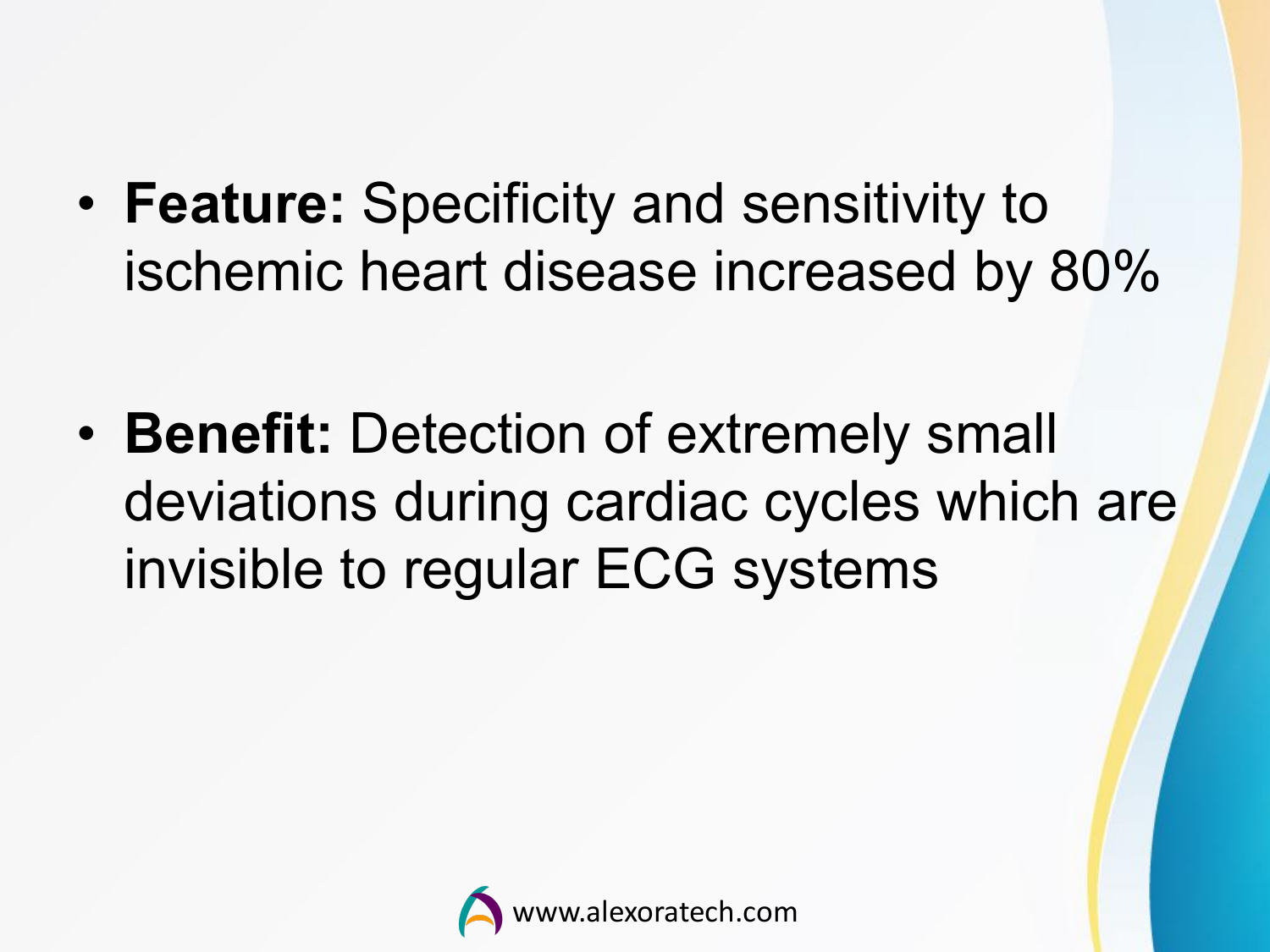• **Feature:** Color-coded 3D portrait of the heart

• **Benefit:** Reduces the need for 2D echocardiography or other visualization tests cutting expenses used for diagnostics alone

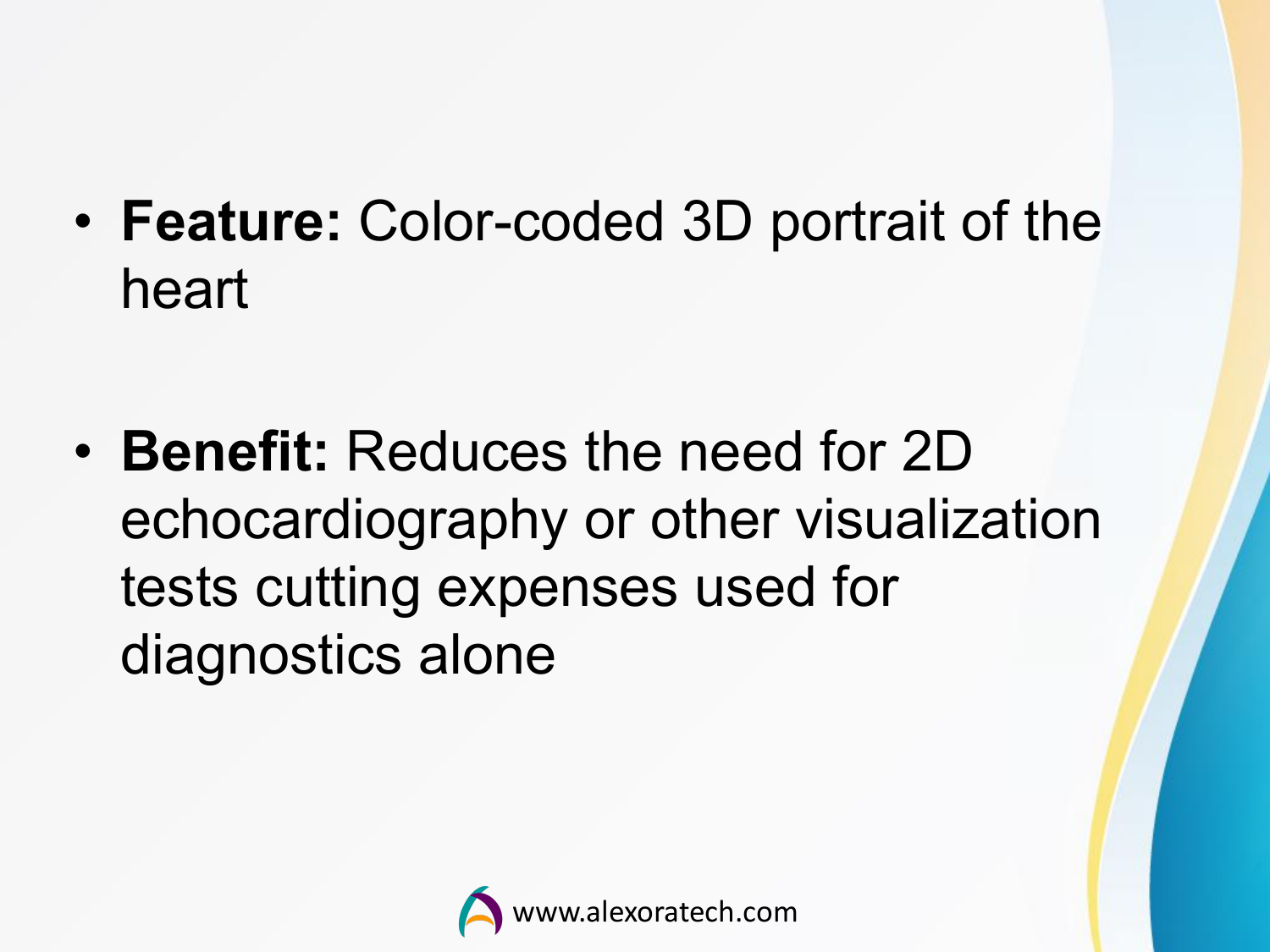• Used for assessing if modes of treatment prescribed work



70 Year Old Woman from Florida, Initial Scan.



**Second Scan Only 5 Minutes After Taking** 6oz. Of Regeneblend.

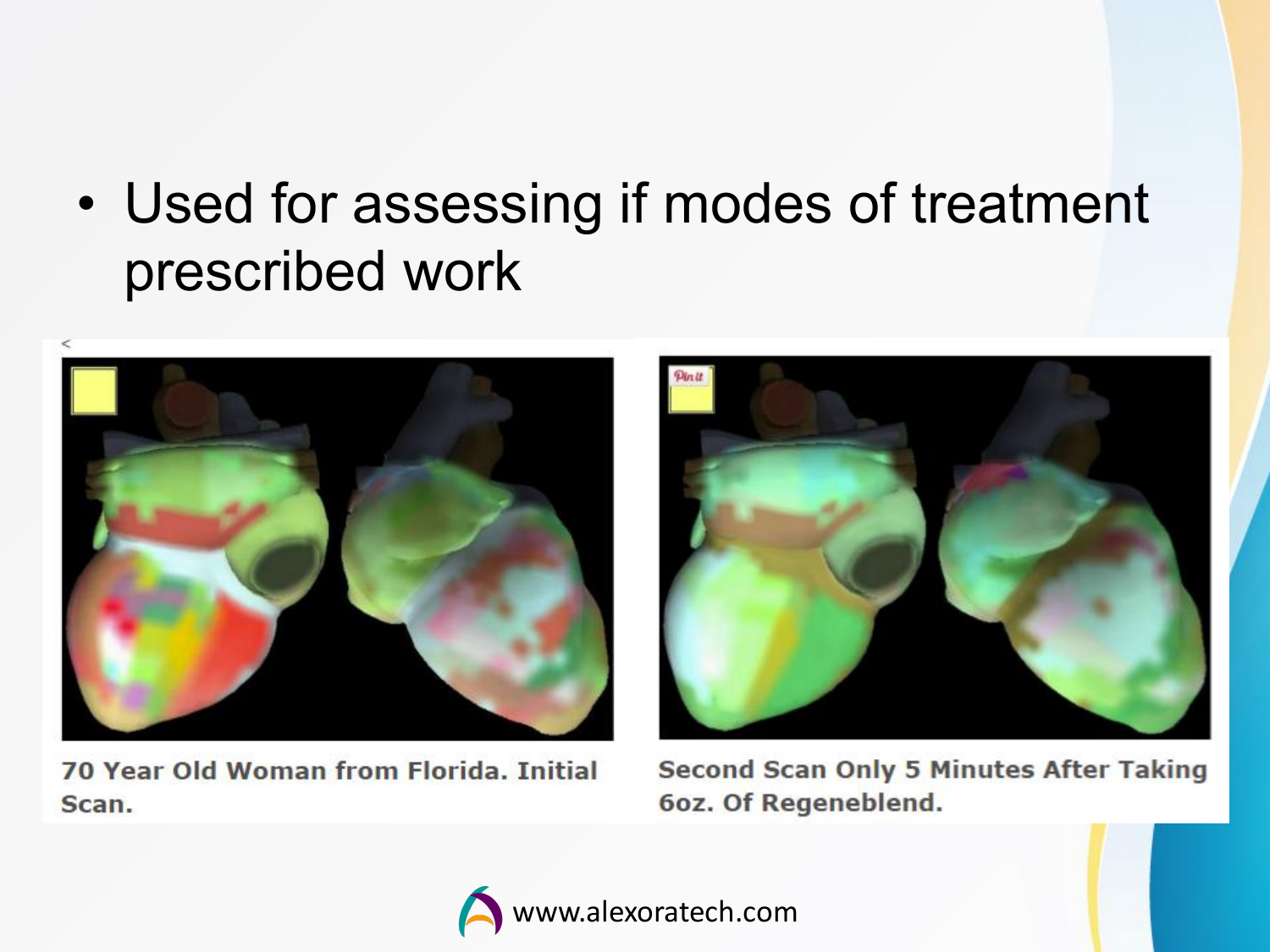#### • Visuals help patients to be more conscious of lifestyle choices



before and 1 day after taking Max One



www.alexoratech.com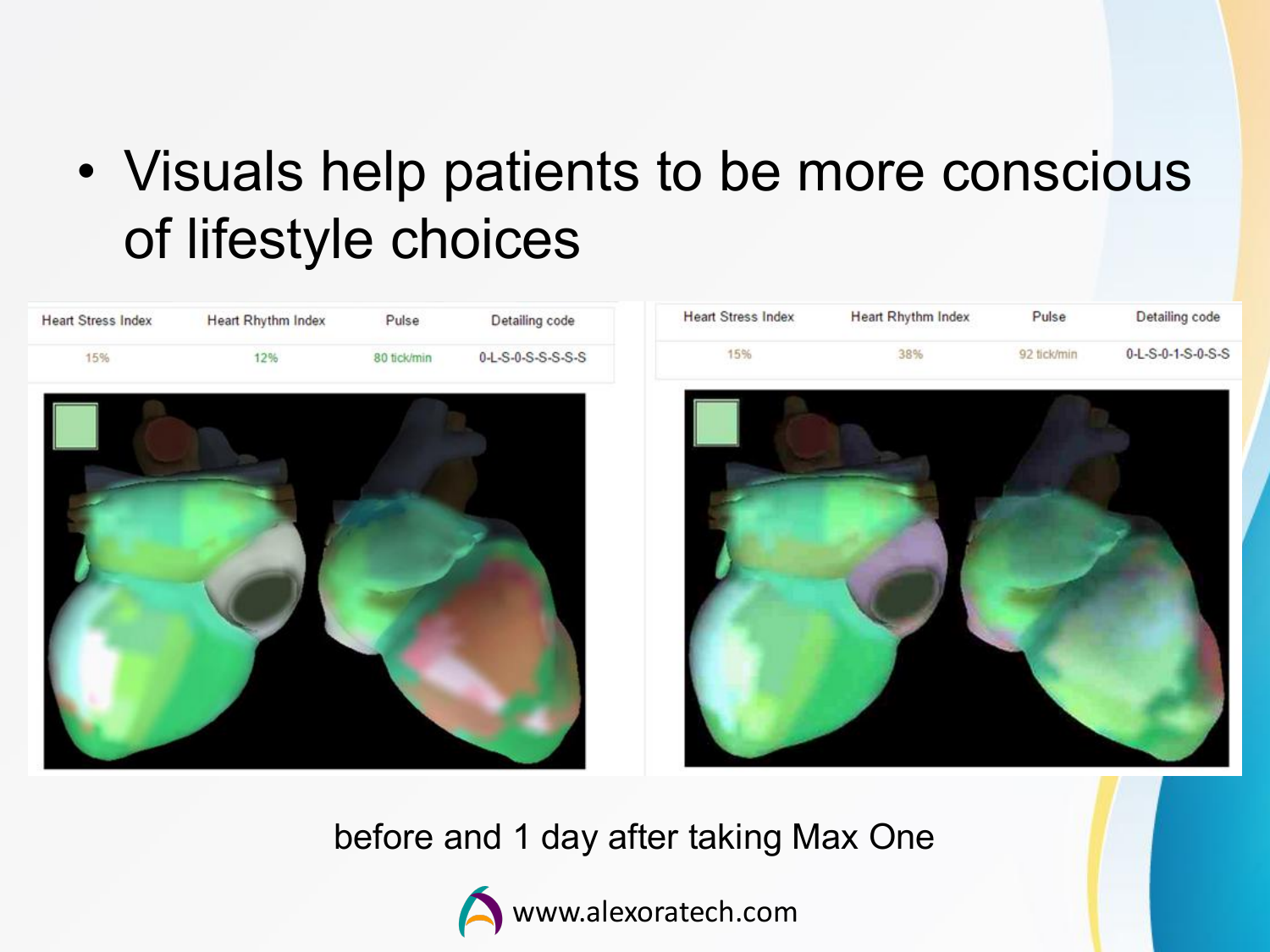#### • easy detection of patterns of heart anomalies



IHD, OMICS, Atrial fibrillation, AH, Recurent MI



Valvular heart disease, LVH





AH, Mild of LVH